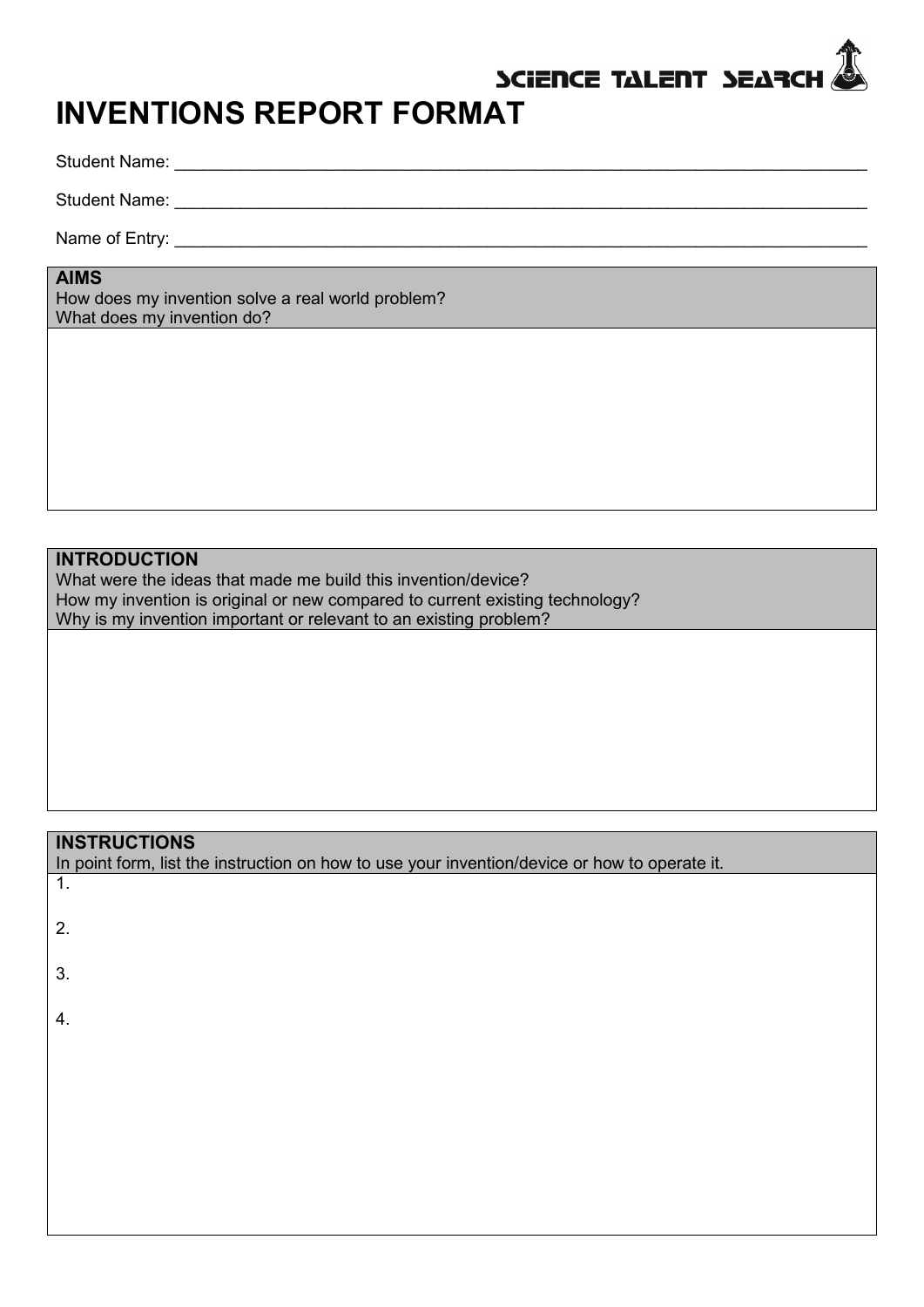

#### **DESIGN BRIEF**

How did I build my invention/device?

Describe any problems building it and how I solved it?

Draw a picture of my invention/device design (prototype)

Label my pictures with what each part does (2-3 or more recommended)

What do I know about the science and technology of the parts of my invention/device? Describe.

Have I tested my invention/device? What were the results? Can I organise my results into a table or graph?

### PROTOTYPE 1

PROTOTYPE 2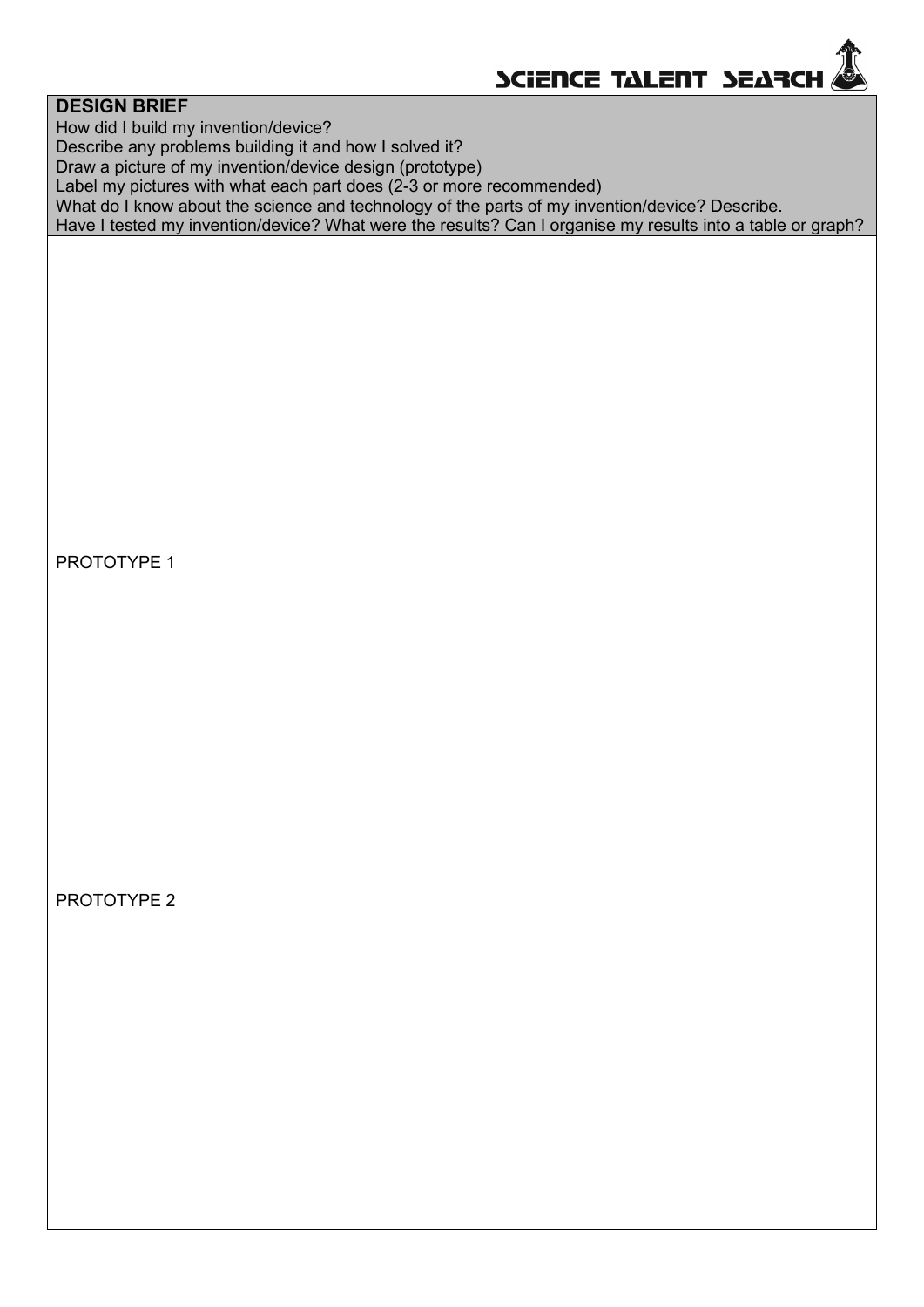

**Take a photo or more and put them here: (It would be good to label the photo)**

## **SAFETY**

See Risk Assessment Form

#### **DISCUSSION**

What are some of the science principles and/or technology that I am showing in my invention/device? In detail, how does my invention/device solve the real world problem as mentioned in the aim? Analyse and include results of field tests.

Describe the limitations of the invention/device design.

Further considerations: how would I improve and develop my invention/device design?

**Scientific idea/principle 1**

**Scientific idea/principle 2**

Add other scientific idea/principles if you have more...